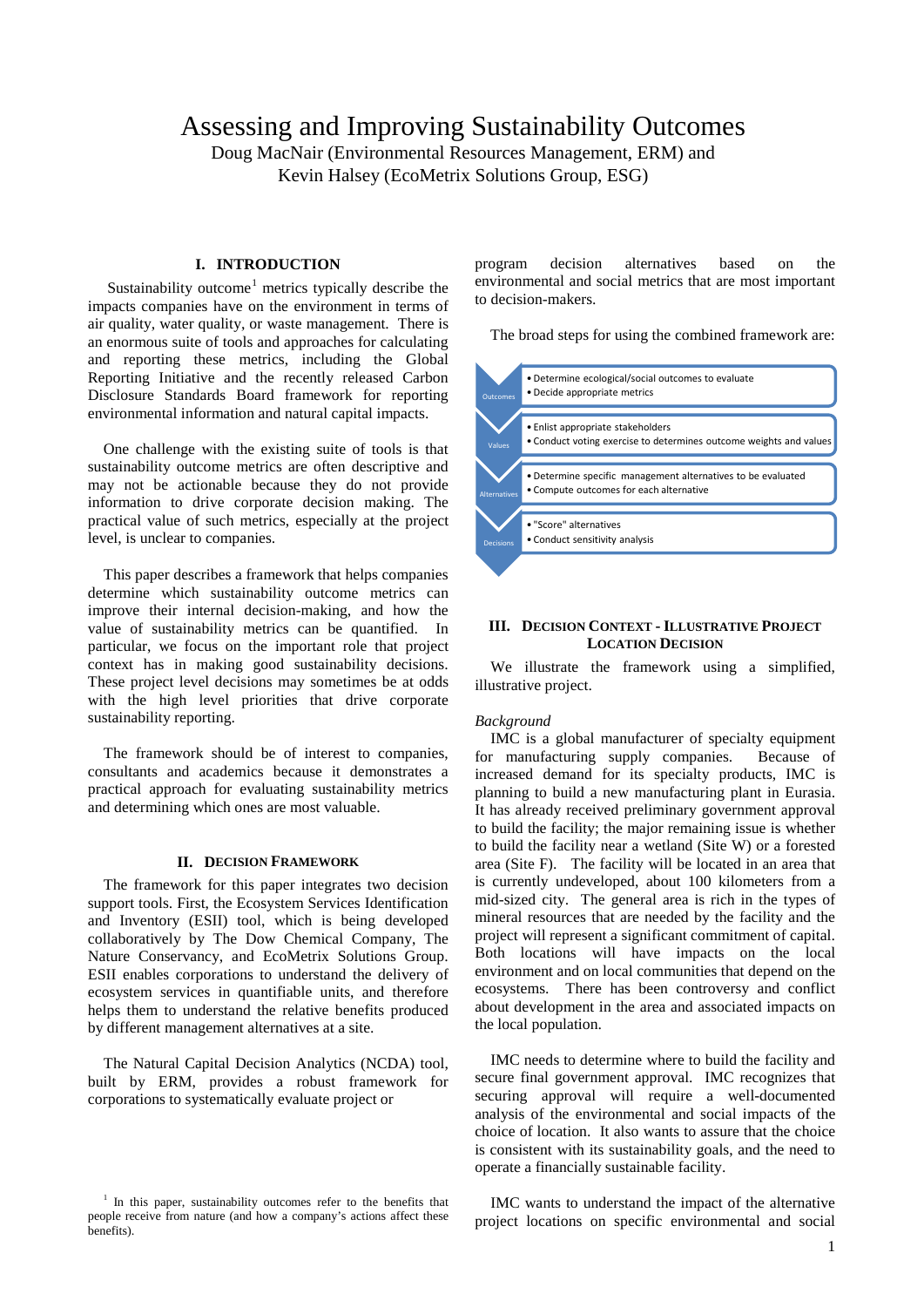outcomes and the relative importance of each outcome in reaching a decision.

## **Figure 1**



# *Project Details*

The project site and its vicinity are comprised of grassland and other uplands, and a large wetland area bounded by forest along the south side and by steep hills to the north and west. The wetland drains off the site to the east, becoming a creek that flows into canyons as it makes its way downstream. The region in which the project site is located is mostly grass and shrubland with few large forests. There are numerous farming communities in the general vicinity of the project site. These villages rely on the project site and its surroundings for a variety of resources, including:

- Grazing Shepherds from nearby villages use the site for grazing sheep and cattle. The shepherds from the three surrounding villages all have a traditional route and timing for moving their livestock through the site (see Figure 1).
- Wood Gathering The forest area is a source of firewood for local communities. Although cutting trees is restricted, villagers gather the available downed wood from the forest as a supplemental fuel source. Four villages are largely dependent on the forested area for their fuel.
- Fishing  $-$  The wetland area is fed by springs above the site. As this water leaves the site, it joins additional springs to create a moderate sized creek. All the villages use the creek to supplement their food sources, and one village is particularly dependent on the fish.
- Water supply  $-$  The creek and nearby springs are the water source for several of the villages. Site W would have a limited impact on the supply of water within the basin due to surface water withdrawals. However, the changes to the system will potentially have much greater water use impacts since the project would adversely affect the timing of the runoff by impacting an area that currently provides considerable subsurface storage and replacing it with an impervious surface that will result in immediate runoff.
- Cultural The spring that flows into the wetland from above the site are consecrated waters. The spring bubbles up into a small Greek Orthodox chapel where it is collected before flowing out and into the wetland (see Figure 2). The chapel is shared by all of the local villages
- Food The forested area provides forage opportunity for nuts, berries, and mushrooms. The forage areas for the villages closely match the fuel gathering locations for the respective villages. The foraging activities provide approximately 10 percent of the daily food needs for the villages.
- GHG Emissions Site F would require more electricity because of the need to pump groundwater. Site W is closer to a river and the facility could use surface water.
- Protected species Site W has no species of concern associated with it, being comprised primarily of native grasses. The forest is protected in part because of the presence of Krueper's Nuthatch (Sitta krueperi), a species listed as a near threatened on the IUCN 3.1 list.

# **Figure 2**



## **IV. FRAMEWORK IMPLEMENTATION**

## *A. Outcomes and metrics*

Identifying and evaluating sustainability outcomes is an iterative and context-specific process that involves both corporate stakeholders and technical experts. Relevant factors include data availability; company policy and values; and the extent to which alternatives will produce different outcomes.

By far, the most challenging part is making sure that we use outcomes and metrics that can ultimately be used to reflect the value of ecosystems to people. For example, a direct ecological metric for assessing the impact to fishing would be the effect on local fish population or habitat, but the number of people affected by the change in fish population is what we need to value. Developing the appropriate ecological understanding is a two-step process: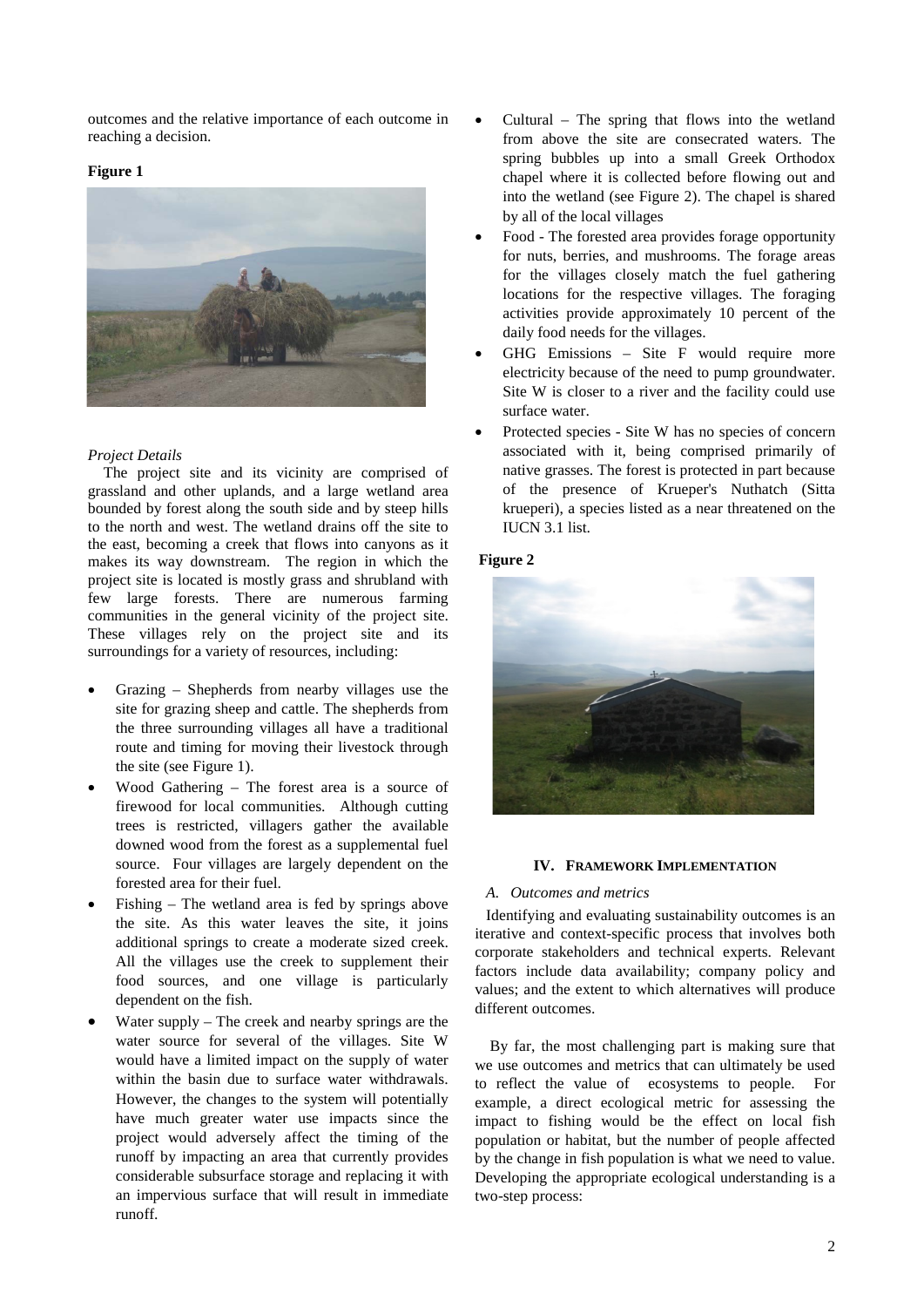- 1. Recognizing the **ecological consequences** of the project;
- 2. Understanding the relationship between change in ecological systems and the **benefits provided to people**.

Step 1 involves consideration of what features on the landscape are being changed (e.g., type of vegetation, soil composition, water features, or topography) and correlating those changes with the ecological processes performed on the site. Based on the level of decisionmaking required, these correlations can range from general estimates based on a common understanding of ecology, to specific quantified estimates based on ecological models.

For instance, this project might remove trees from a site which will change basic ecological processes such as shading, interception, and transpiration, among others; disturbing soils will change basic processes such as infiltration and alter soil stability.

Step 2 provides insight into how ecological changes impact the benefits that people receive from nature.

Continuing the example above, the loss of shading, interception, and transpiration due to removing trees could have considerable impact on temperature regulation (shade and transpiration), or storm flow management (interception). Disturbing soils could have a detrimental effect on residents through increasing erosion (soil stability), impacting seasonal access to water (loss of water quantity control due to loss of infiltration), or impacts to water quality (due to erosion and loss of infiltration).

The ESII tool provides a user-friendly way of applying this two-step process. It uses a relatively simple data sheet that allows the data collector to choose between pictures of different site and landscape conditions for a variety of landscape variables. The ESII tool will then quantify the correlations described above to provide the resulting changes in outcomes, such as water supply.

Through the two-step process, an analyst can gain a better understanding of what outcomes will be lost, why they will be lost, and how that loss can be mitigated.

## *B. Values*

This part of the framework determines how corporate stakeholders 'value' each of the sustainability outcomes. This does not rely upon monetary values to measure the outcomes. Instead, we convert a range of heterogeneous information and metrics into a format which helps decision-makers. Basically, the framework creates "exchange" rates among the outcomes so that they can be aggregated and compared.

The NCDA tool estimates the value (or weight) of the outcomes through a voting exercise. The voting takes place during a meeting/workshop/webinar among appropriate corporate stakeholders. The exercise is a combination of focused conversation and statistical modelling that allows participants to quickly arrive at a consensus about which outcomes are important and the relative weights to use in comparing alternatives.

#### *C. Alternatives Analysis*

ESII also allows for the comparison of alternative project locations. Initial data can be used to generate a set of baseline outputs, and these can be compared to outputs based on alternative facility sites (in our example, Site W or Site F). Each location is modeled to predict change in landscape features based on the changes to site-level data associated with the proposed facility (step 1 above). The corresponding changes to human benefits (step 2) can then be considered.

## *D. Decisions*

The alternatives identified from the previous steps are then 'scored', based on their total impacts across all of the outcomes. ESII/NCDA is not prescriptive and does not tell decision-makers which alternative to choose. Instead, it provides a focused approach for evaluating and determining the appropriate path forward.

## **V. RESULTS**

ERM and ESG conducted an interactive workshop to evaluate the sustainability outcomes and metrics of the illustrative project. The workshop was attended by technical experts in topics including ecology, economics, water resources, and cultural heritage. The participants evaluated a variety of outcomes and metrics, and participated in the voting exercise. The voting results indicated that the participants collectively value Site W more than Site F (Figure 3). In this case because it has fewer negative impacts. The impact on forest products was the largest negative impact. However, the sensitivity analysis showed that when the weight for forest products had a significant impact which alternative has the least<br>impact on natural capital (Figure 4). Therefore, impact on natural capital (Figure 4). The additional discussions, possibly with additional discussions, possibly with external stakeholders about mitigation activities may be warranted

**Figure 3 – Natural Capital Scores for Sites F and W**